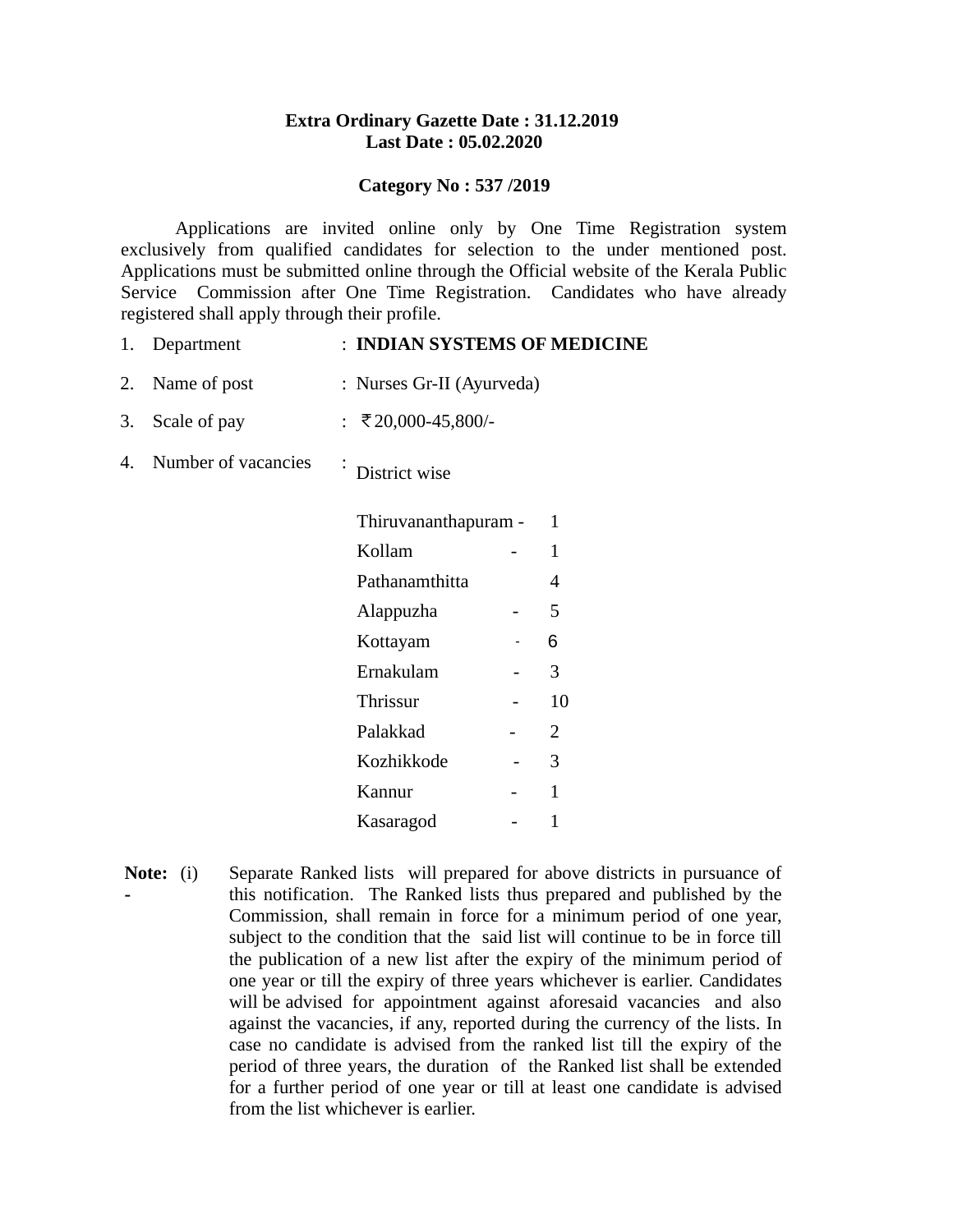- (ii) Candidates should submit application for the post to any one of the above Districts and should note the name of the District against the relevant column of the application. Application should not be submitted to more than one district in response to this notification. If applications are submitted contrary to the above direction, and if he/she is selected, his/her name will be removed from the Ranked List and disciplinary action will be taken against him/her.
- (iii) The selection in pursuance of this notification will be made on a revenue district basis, subject to the special conditions laid down in GO(MS)No.154/71/PD dated 27.05.1971. A candidate advised for appointment in one revenue district from the Ranked List prepared is not eligible for transfer to another district unless he/she completes five years continues service from the date of commencement of service in the former districts. Even if transfer is allowed after five years, it will be subject to the rules in G O (P) No. 4/61/PD dated 02.01.1961. Candidates already in Government Service holding this post in any one district are prohibited from applying for this post, but they can apply to higher posts when notified.
- (iv) In the case of change in Caste/ Community noted in the SSLC book, candidates must claim original Caste/ Community in their application and must produce Caste Certificate/Non-Creamy Layer Certificate issued by the Revenue authorities and the Gazette Notification publishing the change of Caste / Community at the time of OTR verification for selection to the above post.
- **5 Method of appointment** :- Direct Recruitment
- **6.** Age Limit **:- 18-36.** candidates born between 02.01.1983 and 01.01.2001 (both dates included) are only eligible to apply for this post. Other Backward Communities and SC/ST candidates are eligible for usual age relaxation. **Note:**- *For concession allowed in upper age limit, subject to the conditions that the maximum age limit shall in no case exceed 50 years. Please see Para 2 of the general conditions under Part II of this notification.*

### **7. Qualifications**:-

- (i) SSLC or equivalent qualification
- (ii) Certificate in Ayurveda Nurses course recognized by the Government of Kerala.

**Note:**- *KS&SSR Part II Rule 10a (ii) is applicable for selection to this post. Candidates claiming equivalent qualification should produce relevant government Orders during verification to prove that the qualification claimed in equivalent to the prescribed qualification for the post.*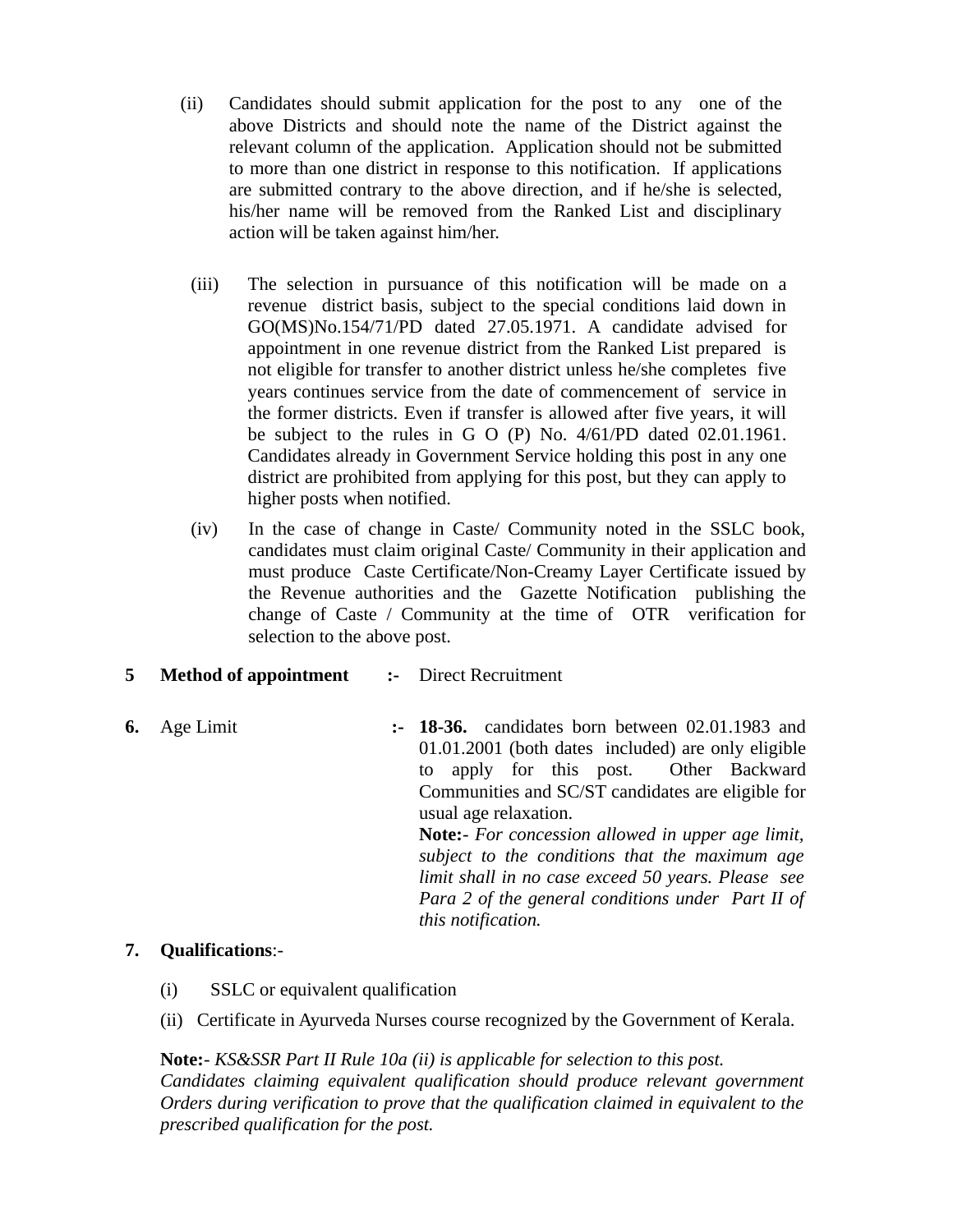### **8. Mode of submitting Applications :-**

Candidates must register as per ONE TIME REGISTRATION with the official Website of Kerala Public Service Commission www.keralapsc.gov.in before applying for the post. Candidates who have registered can apply by logging on to their profile using their User-ID and password. Candidates must click on the Apply Now button of the respective posts in the Notification Link to apply for a post. The Photograph uploaded should be taken on or after 31.12.2010. Name of the candidate and the date of photograph taken should be printed legibly at the bottom portion. The photograph once uploaded meeting all requirements shall be valid for 10 years from the date of taking the photograph. There is no change in other instructions regarding the uploading of photographs. No application fee is required. Candidates shall take a printout of the application by clicking the link Registration Card in their profile. Candidates are responsible for the correctness of the personal information and secrecy of password. Before the final submission of the application on the profile candidates must ensure correctness of the information in their profile. They must quote the User-ID for further communication with the Commission. Application submitted is provisional and cannot be deleted or altered after submission. The application will be summarily rejected if noncompliance with the notification is found in due course of processing. Documents to prove qualification, age, Community etc. have to be produced as and when called for**. Candidates who have AADHAAR card should add AADHAAR Card as I.D Proof in their profile**

- **9.** Last date of receipt of applications : **05-02-2020** Wednesday upto 12 midnight.
- **10.** If written/OMR/Online Test is conducted as part of this selection, candidate shall submit a confirmation for writing the examination through their One Time Registration Profile. Such candidate alone can generate and download the admission tickets in the last 15 days till the date of test. The application of candidates who do not submit confirmation within the stipulated period will be rejected absolutely. The periods regarding the submission of confirmation and the availability of admission tickets will be published in the Examination calendar itself. Information in this regard will be given to the candidates in their respective profiles and in the mobile phone registered in it.
- **11.** Appropriate disciplinary action will be taken as per Rule 22 of the Rules of Procedure against those candidates who submit application for the post with false claims of possession of prescribed qualification, experience etc. and give confirmation for examination, irrespective of the fact that they have appeared or not for the examination

(For further details including photo , ID card etc please see the General Conditions given in Part II of this Notification).